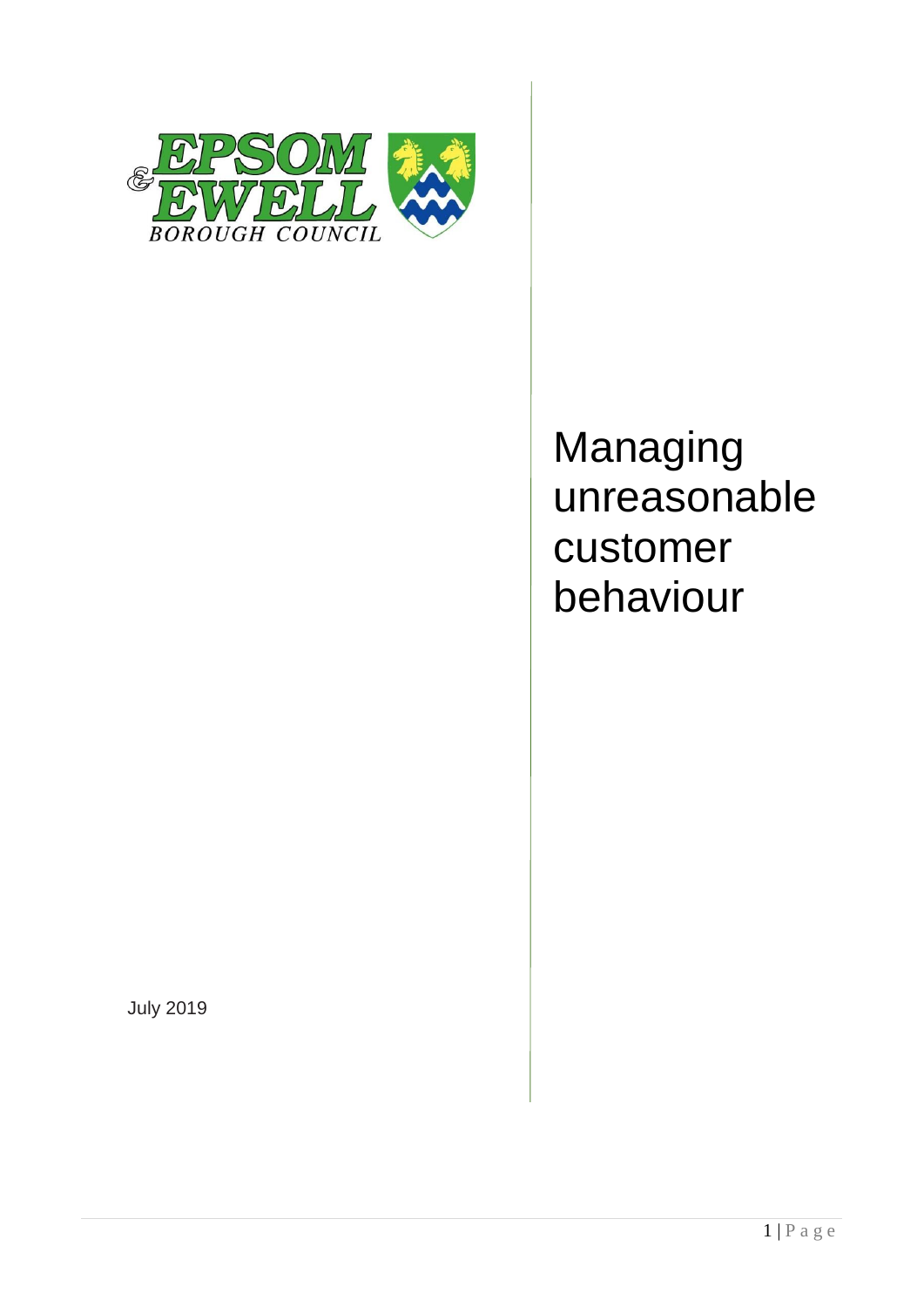#### **Tracking**

| <b>Policy Title</b>       | Managing unreasonable<br>customer behaviour |                            |              |
|---------------------------|---------------------------------------------|----------------------------|--------------|
| LT sign off               | 25 June 2019                                |                            |              |
| <b>Committee</b>          | <b>Strategy and Resources</b>               | <b>Date</b><br>approved    | 30 July 2020 |
| <b>Review due</b><br>date | 2 years - 30 July 2021                      | <b>Review</b><br>completed |              |
| <b>Service</b>            | Legal                                       |                            |              |
|                           |                                             |                            |              |

#### Revision History

| Revision | Revisor | Previous Version   Description of Revision |
|----------|---------|--------------------------------------------|
| Date     |         |                                            |
|          |         |                                            |
|          |         |                                            |
|          |         |                                            |

#### Document Approvals

Each revision requires the following approvals:

|                     | Name | Date |
|---------------------|------|------|
| Sponsor<br>Approval |      |      |
| <b>Chief Legal</b>  |      |      |
| Officer             |      |      |
| Leadership          |      |      |
| Team                |      |      |
|                     |      |      |
|                     |      |      |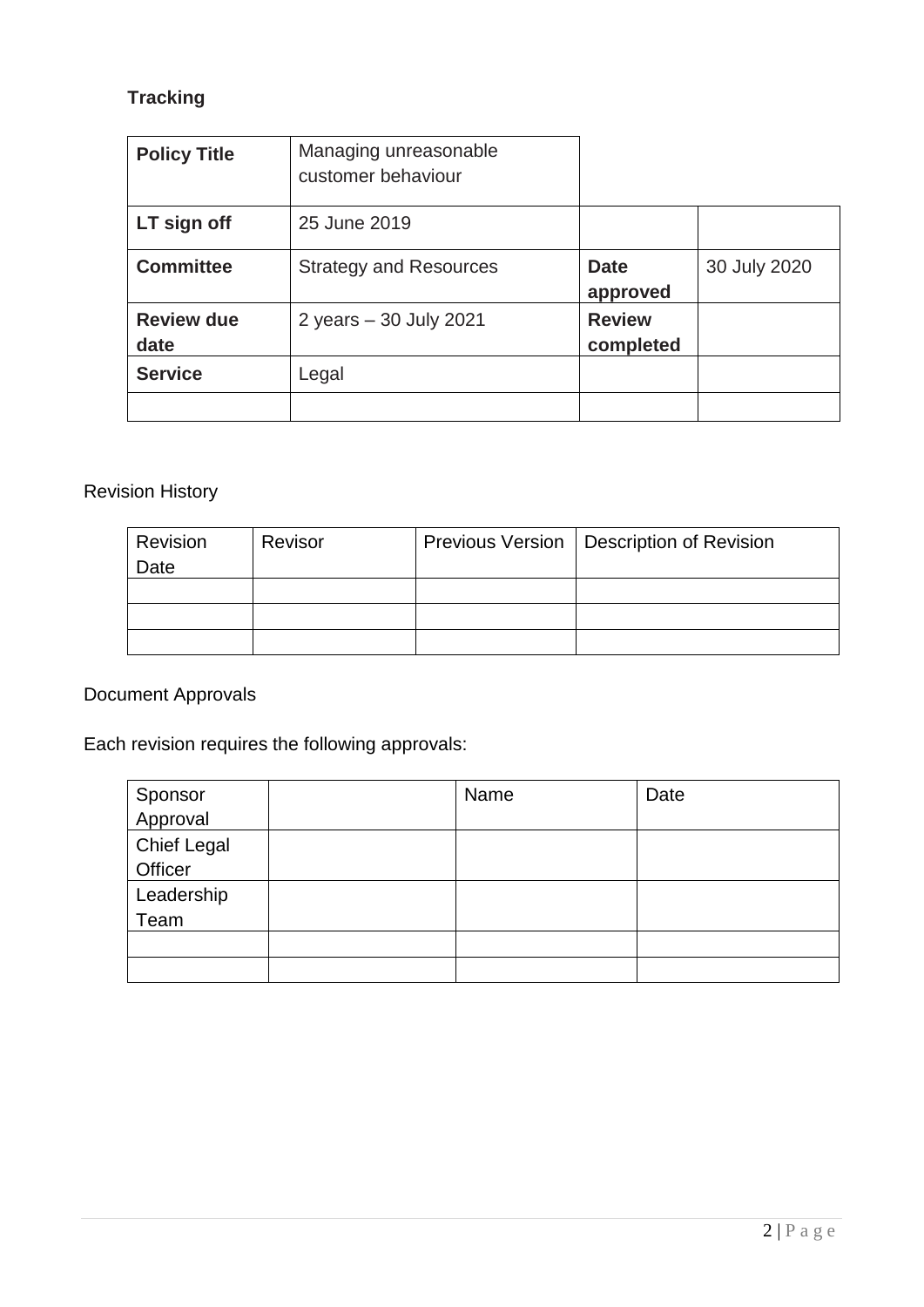# **Contents**

| Purpose                                                                                               | $\overline{4}$ |
|-------------------------------------------------------------------------------------------------------|----------------|
| What is unreasonable customer behaviour?                                                              | $\overline{4}$ |
| What is a vexatious request?                                                                          | 6              |
| Violent or abusive behaviour                                                                          | $\overline{7}$ |
| Considerations before action                                                                          | $\overline{7}$ |
| Options for action                                                                                    | 8              |
| <b>Review</b>                                                                                         | 9              |
| Recording                                                                                             | 9              |
| New matters, complaints or requests for information                                                   | 9              |
| Referring cases to the Local Government Ombudsman and the<br><b>Information Commissioners' Office</b> | 9              |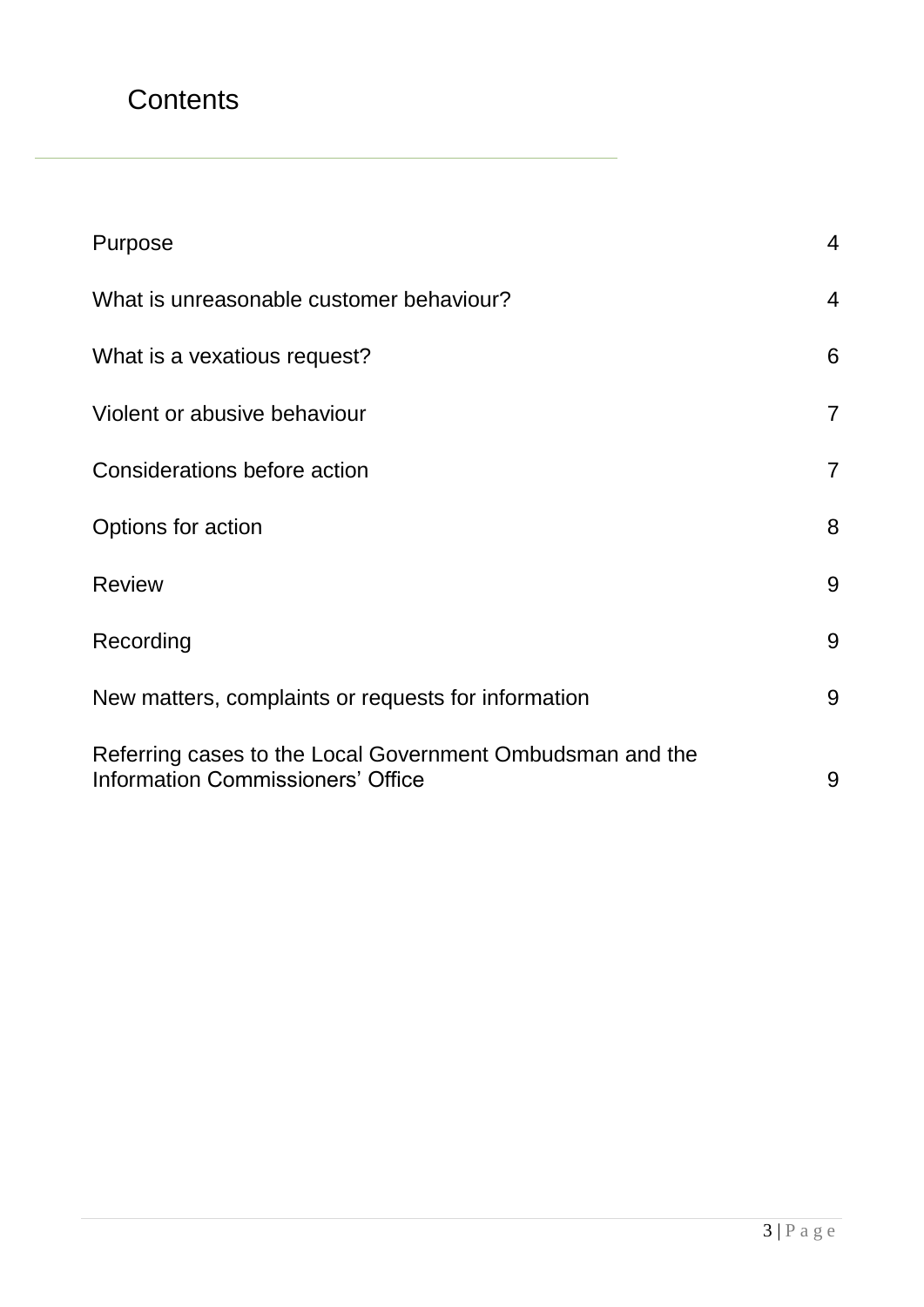We are committed to providing excellent customer service. We know that we do not always get things right and we use the complaint procedures<sup>1</sup> to help customers who are unhappy with our services.

Unfortunately, in a minority of cases people pursue their complaints, requests for information or for service support in a way that is unreasonable. Sometimes this can have a negative impact on the handling of their complaint or request. It can also have a significant impact on our resources and on our ability to provide services or support to our other customers.

Where a customer's behaviour is so extreme that it threatens the immediate health, safety and welfare of Council employees, Councillors, or our contractors working on the Council's behalf, the Council will consider other options, for example reporting the matter to the police or taking legal action. In such cases, we may not give the customer prior warning of that action.

# <span id="page-3-0"></span>Purpose

The purpose of this policy is to:

- **Define unreasonable customer behaviour**
- Define vexatious requests
- Explain the process we will follow when dealing with customers who behave in an unreasonable way so that everyone knows what they can expect
- Explain the process we will follow when dealing with vexatious requests so that we are open and transparent about how we will deal with such requests.

## <span id="page-3-1"></span>What is unreasonable customer behaviour?

Unreasonable behaviour may include one or two isolated incidents; as well as unreasonably persistent behaviour, which is usually an accumulation of incidents or behaviour over a longer period. In defining unreasonable behaviour we have taken into account the Local Government Ombudsman's (LGO) definition of unreasonable behaviour. Namely,

**"…unreasonable and unreasonably persistent complainants are those complainants who, because of the nature or frequency of their contacts with an organisation, hinder the organisation's consideration of their, or other people's, complaints".**

Some customers may have justified complaints or requests but may pursue them in inappropriate ways e.g. lengthy phone calls, emails expecting immediate responses, detailed letters or emails every few days, or constantly making complaints when they do not achieve their outcome. Others may pursue complaints or requests which have no substance, or which have already been considered and dealt with. Their contacts with us

  $1$  Corporate complaint 2 stage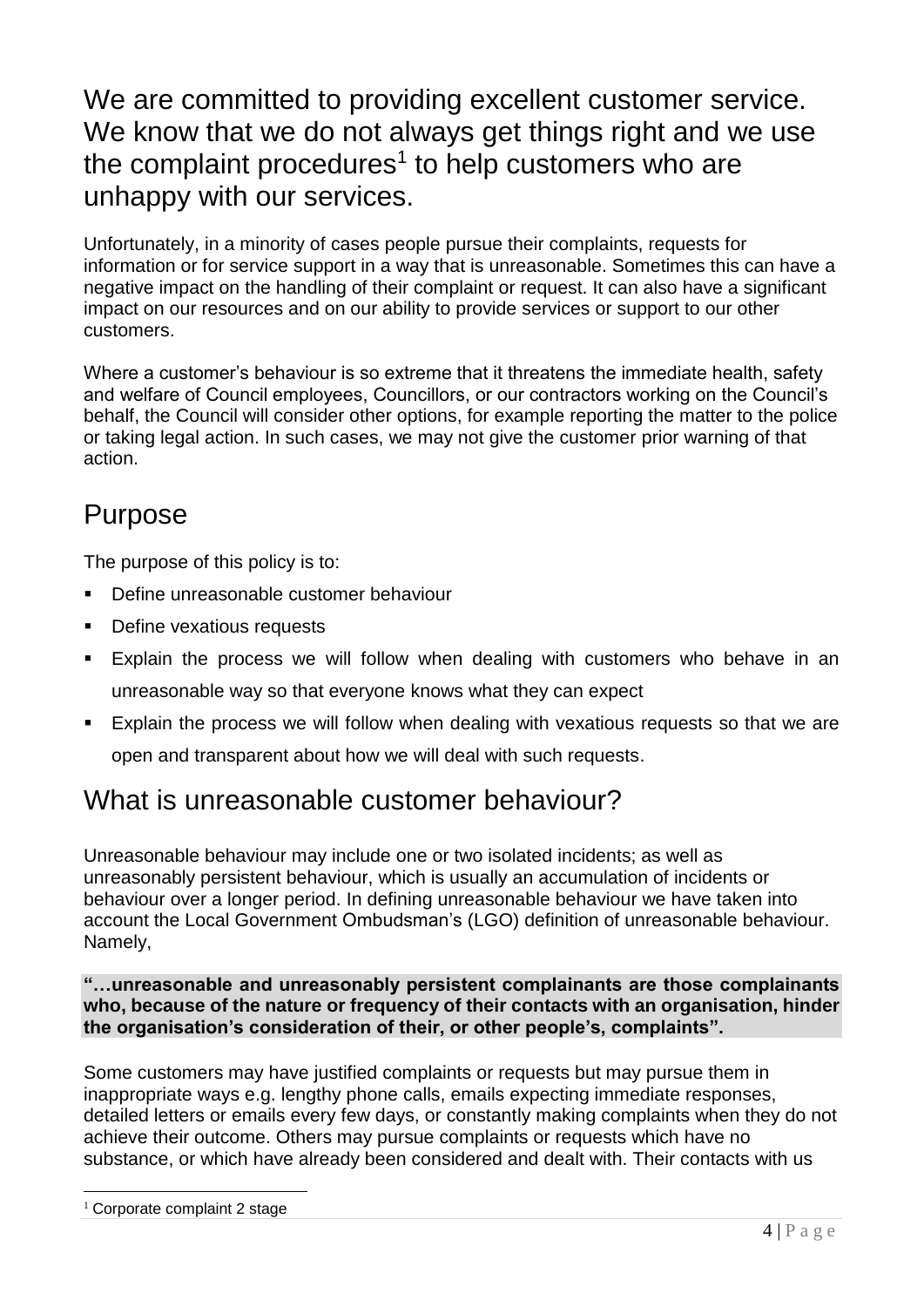may be amicable, but still place very heavy demands on staff. Situations can escalate, and in a few cases complainants become vexatious, abusive, offensive, threatening or otherwise behave unacceptably.

The effect of the unreasonable behaviour of a customer is sometimes to cause harassment or alarm and other times it undermines our ability to deliver a fair service to others. We have a duty to protect our staff, Councillors and our contractors and our service provision to all customers.

## Examples of unreasonable behaviour

Examples of what we might consider to be unreasonable behaviour are shown below. The list is not exhaustive, nor does one single feature on its own necessarily imply that the person will be considered as being in this category:

- Raising numerous, detailed but unimportant questions; insisting they are all answered
- Use of hostile, abusive or offensive language causing distress to staff or Councillors
- An unreasonable fixation on an individual member of staff or Councillors
- Making unjustified complaints about staff who are trying to deal with the issue
- Refusing to specify the grounds of a complaint, despite offers of assistance
- Submitting falsified documents from themselves or others
- Seeking an outcome which the Council has already explained is unrealistic for policy, legal or other appropriate reasons
- Sending detailed correspondence every few days and expecting immediate responses
- Covertly recording meetings and conversations with staff or Councillors
- Making excessive demands on the time and resources of staff with lengthy phone calls, emails to Council staff or Councillors
- Refusing to accept the decision; repeatedly arguing points with no new evidence
- Insisting on the complaint being dealt with in ways which are incompatible with the adopted complaints procedure or with good practice
- Raising numerous, detailed but unimportant questions; insisting they are all answered
- Adopting a 'scatter gun' approach: pursuing parallel complaints on the same issue with a variety of Council services
- Refusing to accept the decision; repeatedly arguing points with no new evidence, complaining about outcome and or denying that an adequate response has been given
- Posting on, or using social media to do any of the matters listed above
- <span id="page-4-0"></span>Not accepting matter is within EEBC remit.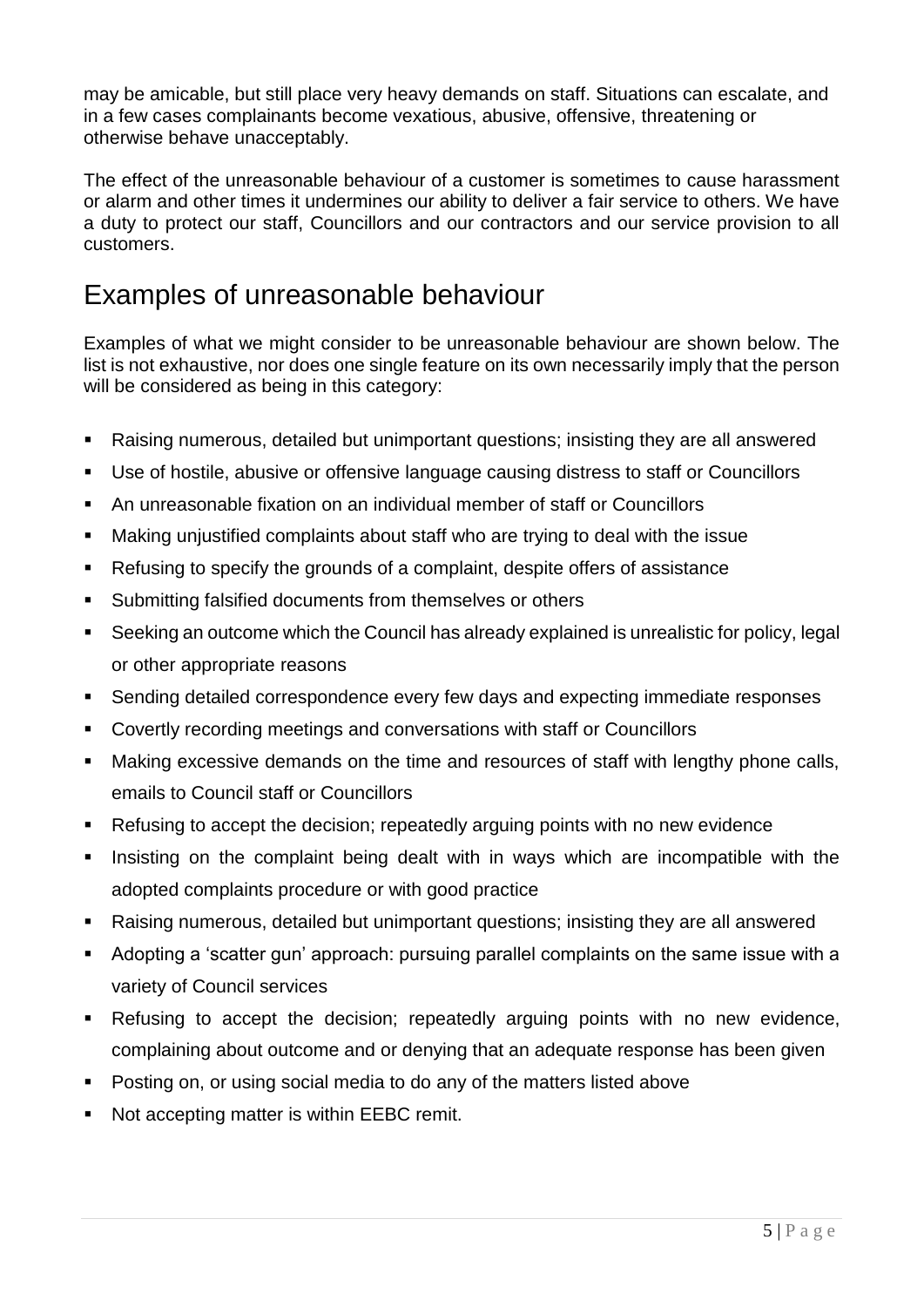# What is a vexatious request?

We define a vexatious request as:

**"A request that is likely to cause distress, disruption or irritation, without any proper or justified cause" or something that is "manifestly unjustified, inappropriate or improper use of a formal procedure"<sup>2</sup> .**

A vexatious request may include one or two individual requests for information, or may form part of a wider pattern of vexatious behaviour. In defining unreasonable behaviour, the Council has also adopted the Information Commissioner Office's guidance on "vexatious and repeated request". Namely,

**"Deciding whether a request is vexatious is a flexible balancing exercise, taking into account all the circumstances of the case. There is no rigid test or definition, and it will often be easy to recognise. The key question is whether the request is likely to cause distress, disruption or irritation, without any proper or justified cause".**

We will use this definition for all requests made of the Council or its Councillors.

We will consider each request for information on its own merits, and we will not automatically refuse a request because the individual may have caused problems in the past. We will ensure that we consider whether the request (and not the requester) is vexatious, with our focus being on the request itself. If a request is vexatious or repeated, we do not have to provide any information, or confirm or deny whether we hold it (however we will issue a refusal notice).

#### Examples of vexatious requests

The list below is not exhaustive, and for a request to be considered as vexatious it is likely that more than one of the examples is relevant:

- Submitting repeat complaints with minor additions/ variations that the complainant insists make these 'new' complaints
- The request is obsessive in nature e.g. a high volume of requests, using requests to open matters that have already been dealt with such as complaints and appeals
- Requests for information the requester has already seen, or clear intention to reopen issues that have already been considered
- Where complying with the request would impose significant burden on the Council in terms of expense, and negatively impact the Council's ability to provide service to others. In this situation the Council will consider section 12 (exemption where cost exceeds the appropriate limit) of the Freedom of Information Act
- <span id="page-5-0"></span> The request has the effect of harassing the Council or distressing staff e.g. use of derogatory language, using a request with complaints and accusations.

 2 Information Commissioner vs Devon County Council & Dransfield [2012] UKUT440 (AAC), (28 Jan 2013)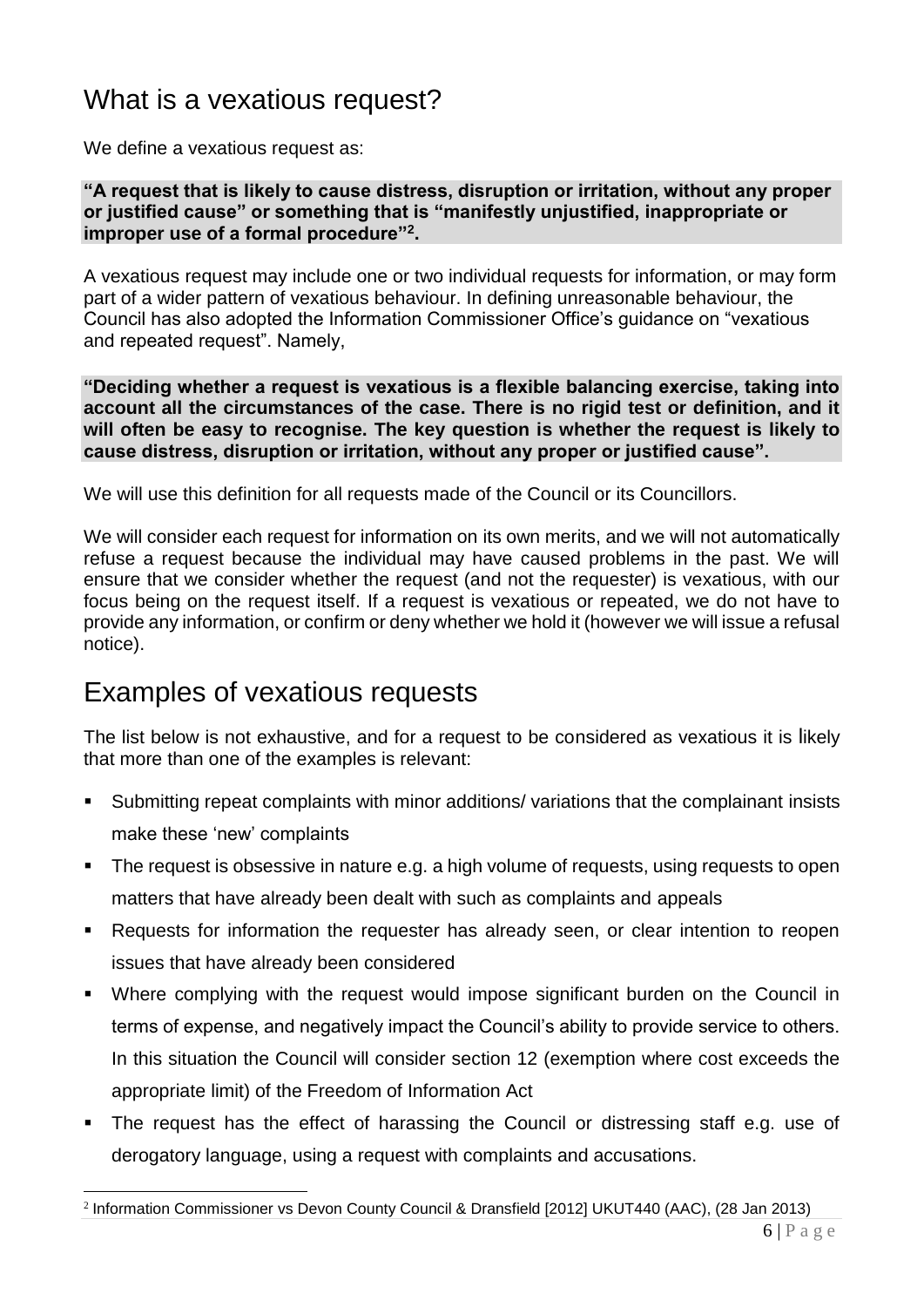## Violent or abusive behaviour

There may be circumstances where a customer's behaviour exceeds the definition for unreasonable and becomes threatening, violent or abusive. The following definition applies to the term violent or abusive behaviour:

*Any incident, in which an officer or member of the Council who in the course of their Council activity, is verbally abused, intimidated, threatened or assaulted by a member of the public. This includes racially or sexually abusive language, threatening behaviour and any written or any other form of communication which contains abusive or discriminatory language or threats of violence*.

This Policy will be applied to all persons, who display aggression including physical attacks that may or may not result in pain or injury; verbal abuse or threats either face to face, over the telephone or within written communications; threatening behaviour or any action that causes anxiety, fear or concern and physical attacks on property.

In any case of violent or abusive behaviour, the Council will consider and take all action need to protect its staff and Members. This may include the immediate step of suspending all contact if necessary, this may occur without prior warning

## <span id="page-6-0"></span>Considerations before action

We recognise that the decision to classify someone's behaviour as unreasonable, or to classify a request for information as vexatious, could have serious consequences for the individual, including restricting their access to services. We will, therefore, seek to ensure we are appropriate and proportionate in the application of this Policy. If Staff/Councillors feel threatened by a customer they are required to report their concerns. The Council operates a zero tolerance approach towards violence or threatening. We will always report such incidents to the Police.

Before deciding to apply any restrictions, we will ensure that:

- The behaviour, original complaint or request for information, has been dealt with properly and in line with the relevant procedures and statutory guidelines
- We have made every effort to satisfy the request or resolve the issue/ complaint
- There is not another, more specific path for the complainant to follow, for example an appeal process if they are complaining about a decision taken that directly affects them
- Any vulnerability or disability which causes or affects behaviour ( in such circumstances it is not likely to be appropriate to restrict the customer's access to services but, depending on the nature of the contact and any concerns about the customer, it may be possible suggest an advocate might be helpful to both parties).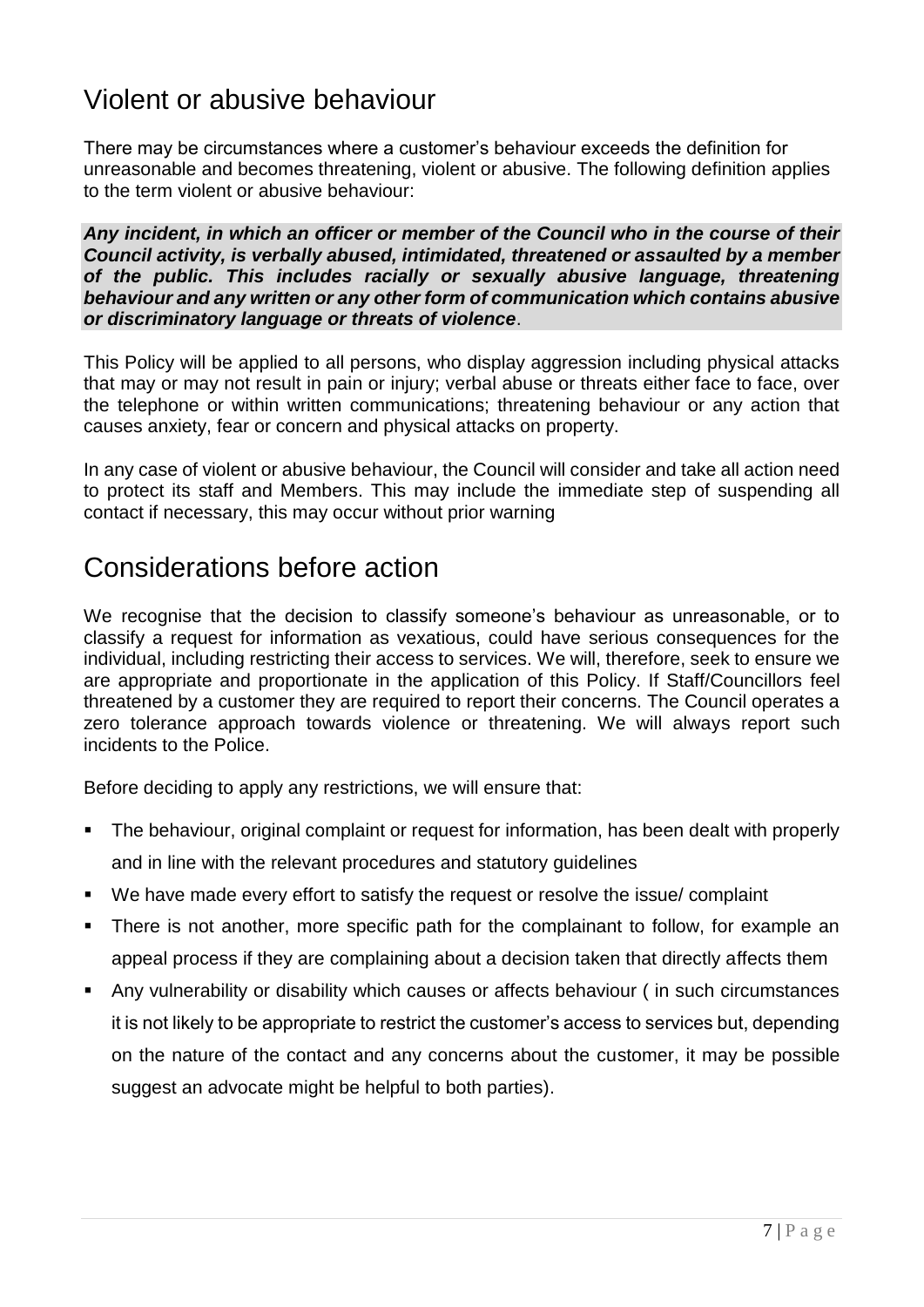However, where our efforts to resolve matters with the customer have not been successful, we may close the case or matter. Where appropriate we will advise the customer to contact the Local Government Ombudsman or in the case of FOIs/EIRs, SARs, the Information Commissioners Office. We will advise the customer that we will no longer enter into any correspondence about such cases, unless material new information becomes available.

Each case will be considered on an individual basis. The decision to classify a customer as unreasonable or to classify the request as vexatious, will be made by the Head of Service of the relevant service area.

When new issues are raised, these will be treated on their merits. The Council will consider whether any restrictions previously applied are still appropriate and necessary.

# <span id="page-7-0"></span>Options for action

A customer whose behaviour has been judged to be unreasonable will have restrictions imposed on their contact with the Council. The Council will ensure that the personal details about the customer and their matter will be managed and stored appropriately in line with data protection and records management policies and procedures.

Any actions that may be imposed on such a customer's contact with the Council, will be appropriate and proportionate. When a decision has been taken to apply this Policy, the Council will contact the customer to:

- detail the action we have taken and why
- explain what it means for the customer
- advise how long the restrictions will last and when the decision will be reviewed
- enclose a copy of this Policy for the customer's information.

Where the customer continues to behave in a way which is unacceptable, the Council may decide to refuse all contact with them, other than to provide any essential services. In extreme cases, involving threats or actual violence to a member of staff or visitor to our offices, a decision may be taken to ban the customer from the site or utilise other Council procedures which manages customer behaviour.

Restrictions will be tailored to deal with the individual circumstances and may include one or more of the following (the list is not exhaustive):

- Placing limits on the number and duration of contacts with staff per week or month
- Refusing the customer access to any Council building except by arrangement
- **Offering a restricted time slot for telephone calls**
- Limiting the customer to one method of contact (telephone, letter, email, etc)
- Requiring the customer to communicate only with one named member of staff
- Requiring any personal contacts to take place in the presence of a witness and in a suitable location
- Refusing to register and process further complaints/ requests about the same matter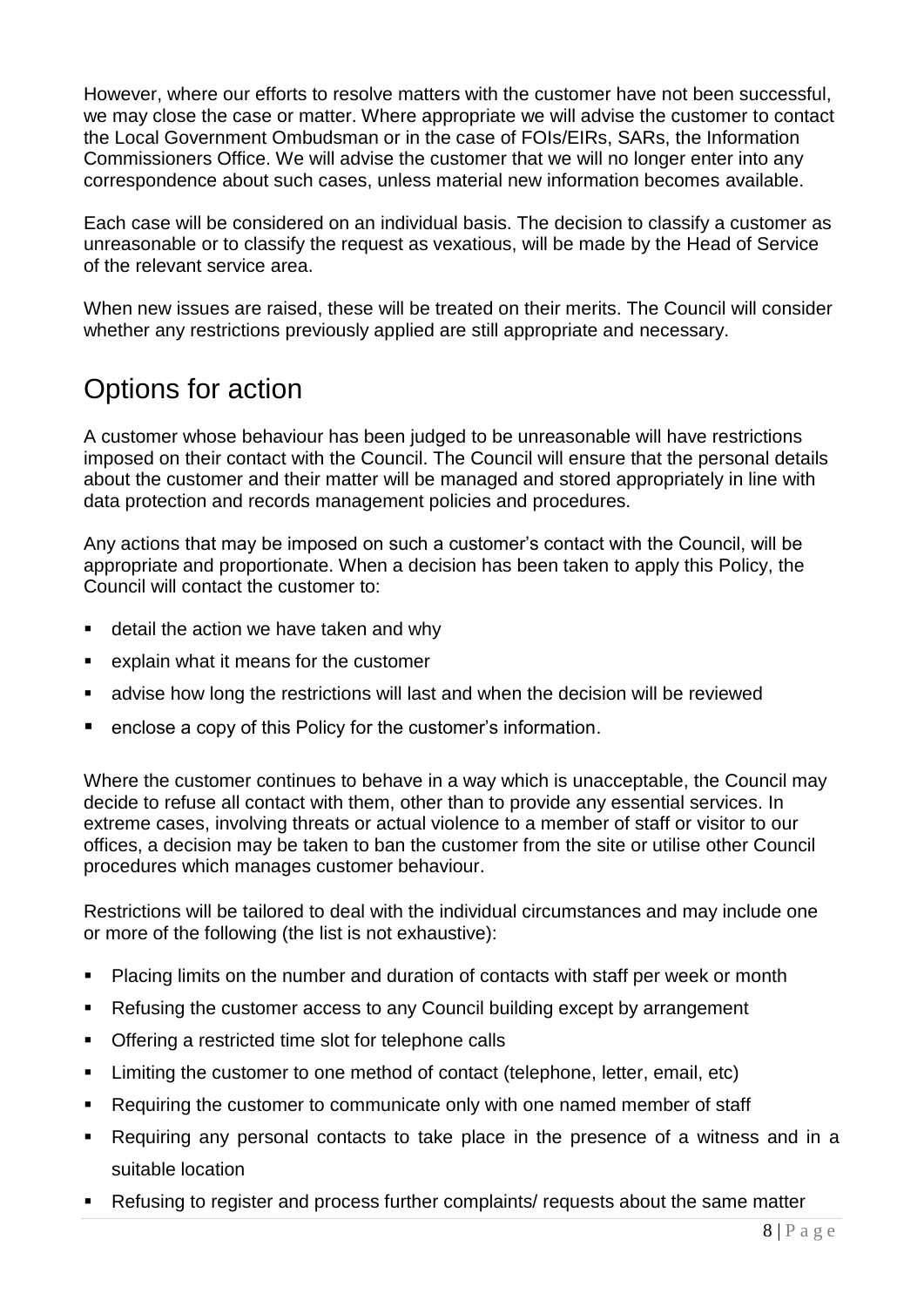- Requiring the customer to make contact by telephone only through a third party e.g. solicitor/ Councillor / friend acting on their behalf
- Limiting or regulating the customer's use of Council's services
- Informing the customer that further contact on the matter of the complaint/ request will not be acknowledged or replied to.

These options are not exhaustive and often local or other factors will be relevant in deciding what might be appropriate action. Any restrictions will take into account the customer's individual circumstances.

## <span id="page-8-0"></span>Review

When imposing a restriction on access, the Council will have specified a review date. Restrictions will be lifted and relationships returned to normal unless there are good grounds to extend the restrictions. The review will be undertaken at Head of Service level.

We will inform the customer of the outcome of any review. If restrictions are to continue, we will explain our reasons and state when the restrictions will next be reviewed.

# <span id="page-8-1"></span>Recording

There will be an audit trail of events and decisions made by staff if the Council are concerned about a customer's behaviour.

#### <span id="page-8-2"></span>New matters, complaints or requests for information

Where a decision on an issue has been made, the Council will inform the customer that future correspondence will be read and placed on the file but not acknowledged, unless it contains new information. The Head of Service of the relevant service area will decide whether any restrictions which have been applied before are still appropriate and necessary in relation to the new matter, complaint or request.

# <span id="page-8-3"></span>Referring cases to the Local Government Ombudsman and the Information Commissioners' Office

There may be exceptional circumstances, where the relationship between us and a customer has broken down to a point where a resolution is not possible. In these cases we may seek to close the case without completing all stages of our complaints policy, or we may expedite the case to a final stage. If this becomes necessary, we will advise the customer of the reasons for this and the options open to them.

Similarly, we may also liaise with the Local Government Ombudsman (LGO) or Information Commission (IC) and ask them to consider a case before it has exhausted our complaints/ FOI process. It will be entirely at the discretion of the LGO or IC whether or not they accept the referral.